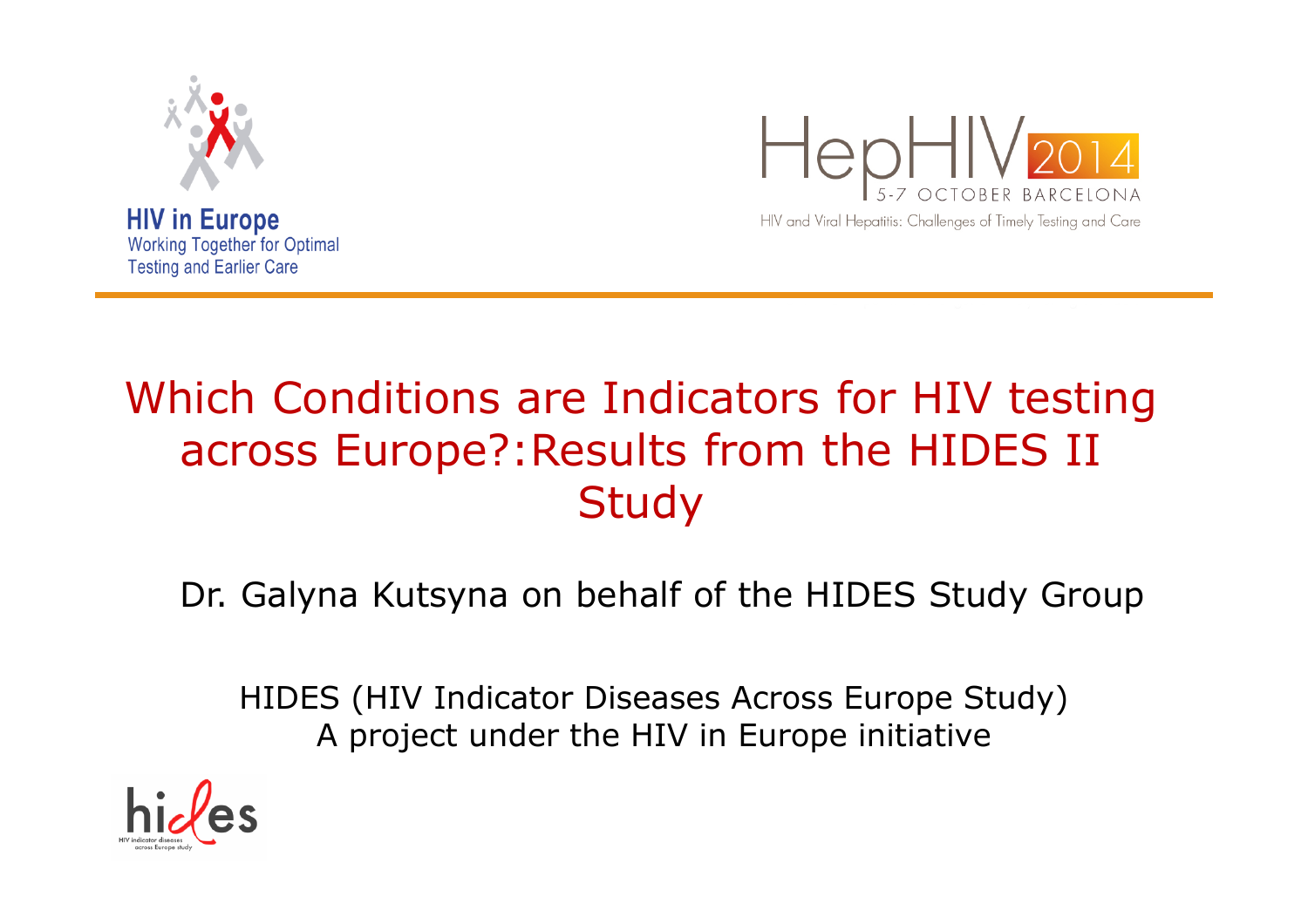

# HIDES II study - Background

- Around 1 in 3 of the estimated 2.2 million people living with HIV across the European region are unaware of their HIV status<sup>1</sup>
- • Approximately 50% of those diagnosed are late presenters (CD4  $< 350)^2$
- • Client-initiated testing strategies are not sufficient to identify people with HIV early enough to reduce the number of people presenting late for care
- $\bullet$ Provider-initiated evidence based testing strategies are needed

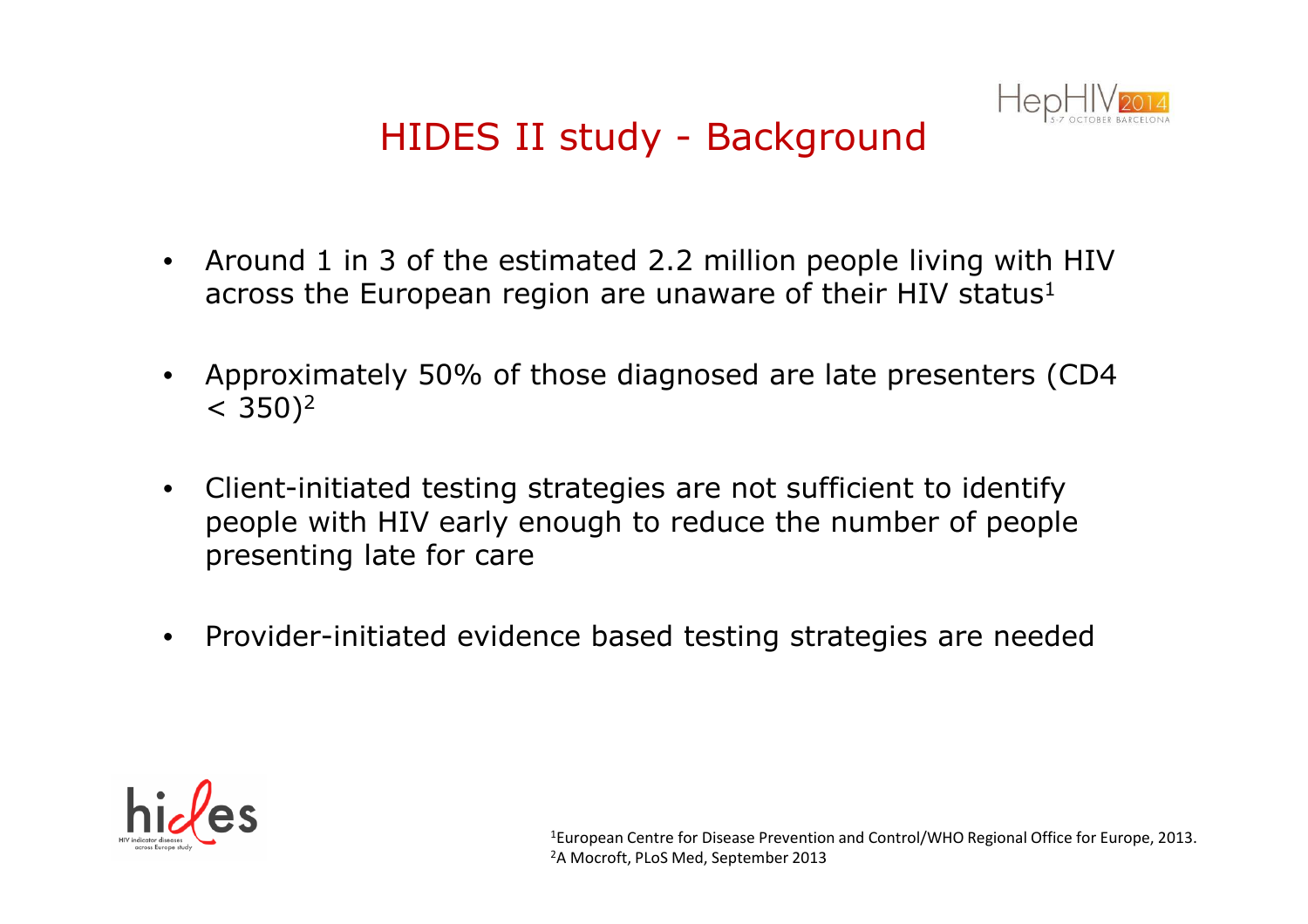

#### What is indicator condition guided HIV testing?

- • An approach using certain conditions, linked with an excess risk of being HIV positive, as indication for health providers to routinely offer an HIV test<sup>3,4,5</sup>
- Studies suggest that routine HIV testing remains cost-effective, when the undiagnosed HIV prevalence in a specific group, is >  $0.1\%$
- The concept of indicator condition guided HIV testing is an approach by which health care practitioners can be encouraged to test more patients based on indicator conditions rather than risk behaviour or<br>group<sup>3,4,5</sup> group3,4,5



<sup>3</sup>AK Sullivan, PLoS ONE, January 2013, Volume 8<sup>4</sup>European Centre for Disease Prevention and Control (2010) ECDC guidance. HIV testing: increasing uptake and effectiveness in the European Union. 5HIV in Europe Initiative. HIV Indicator Conditions:Guidance for Implementing HIV Testing in Adults in Health Care Settings. Copenhagen,2012.<sup>6</sup>Y Yazdanpanah, PLoS One October 2010; 5(10)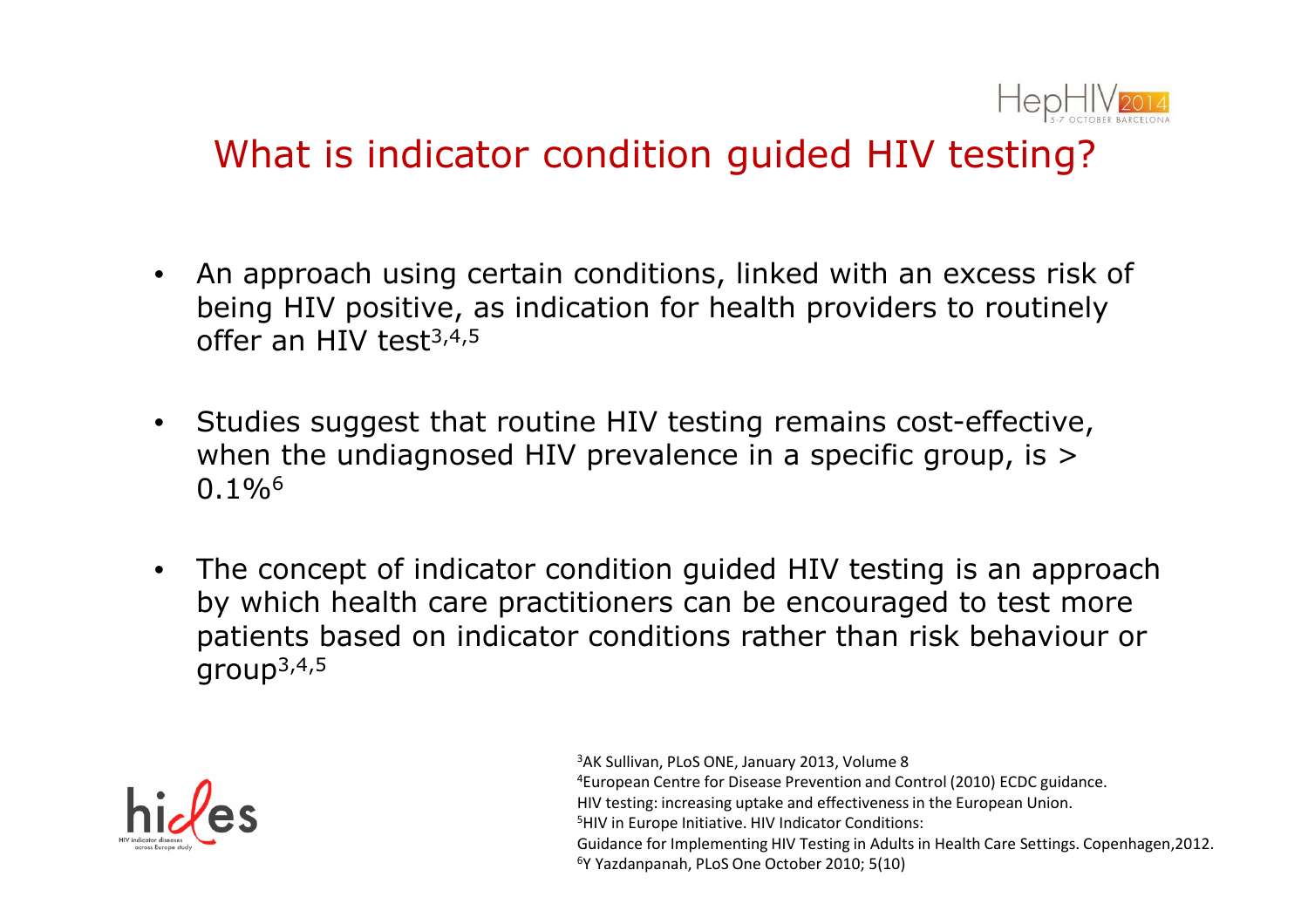

# Three categories of indicator conditions

- 1. Conditions which are AIDS defining
- 2.a Conditions associated with an undiagnosed HIV prevalence above  $0.1\%$
- 2.b Other conditions which by expert opinion are considered likely to have an undiagnosed HIV prevalence of more than  $0.1\%$ .
- 3. Conditions, where not identifying the presence of HIV infection, may have significant adverse implications for the individual's clinical management.
	- Guidance for Implementing HIV Testing in Adults in Health Care Settings (2012)

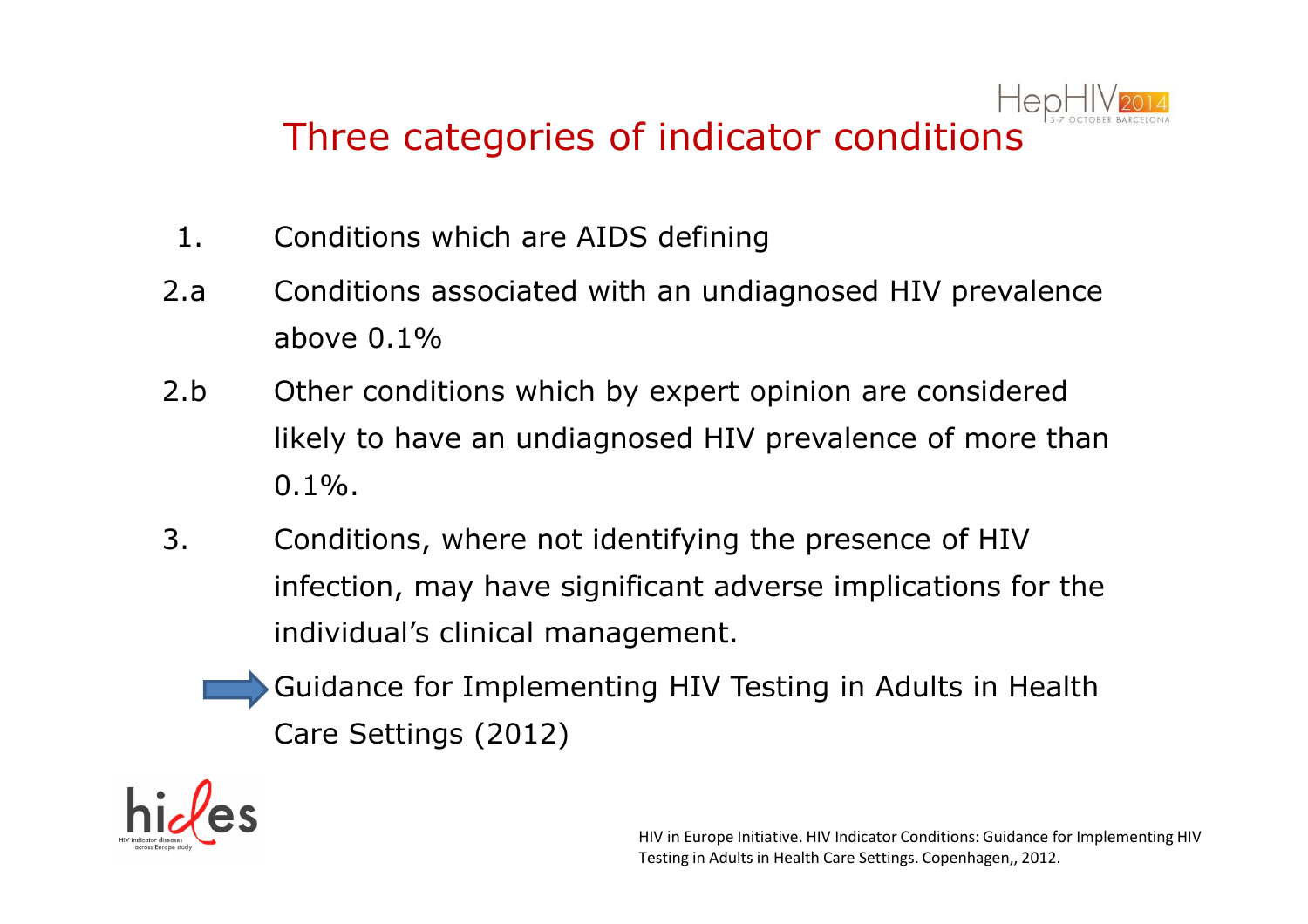

# Study Objective

Implement surveys to assess HIV prevalence for one or more diseases or conditions within a specific segment of the population not yet diagnosed with HIV and that present for care with the specific disease or condition.

The purpose is to further refine the evidence base for which conditions to classify as indicator conditions, i.e. moving conditions from group 2b to group 2a of indicator conditions

2a) Conditions associated with an undiagnosed HIV prevalence above  $0.1\%$ 



2b) other conditions which by expert opinion are considered likely to have an undiagnosed HIV prevalence of more than 0.1%

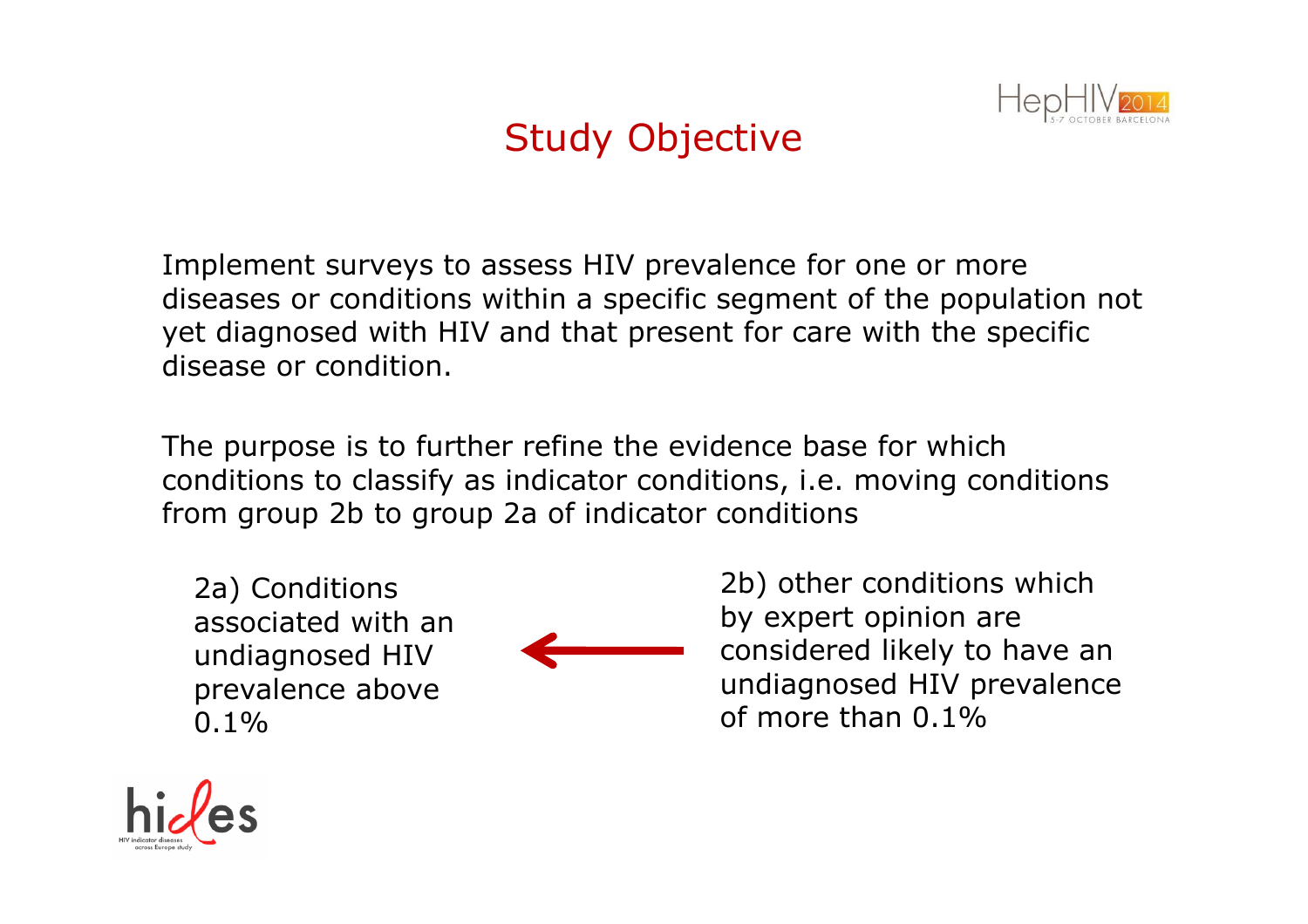

### Indicator conditions surveyed

A pilot phase of the HIDES study, found a HIV prevalence of 4.06 (95% CI: 2.78 – 5.71) in STIs and 2.89 (95%CI: 1.07 – 6.21) in Hernes zoster

| Indicator conditions surveyed:                                                                 | Prevalence HIDES I:  |  |  |  |
|------------------------------------------------------------------------------------------------|----------------------|--|--|--|
| Malignant lymphoma, irrespective of type                                                       | $0.29(0.006 - 1.61)$ |  |  |  |
| Cervical dysplasia or cancer (cervical CIN II and above)                                       | $0.37(0.04 - 1.32)$  |  |  |  |
| Anal dysplasia or cancer                                                                       |                      |  |  |  |
| Hepatitis B viral infection (acute or chronic)<br>$\bullet$                                    |                      |  |  |  |
| Hepatitis C viral infection (acute or chronic)<br>$\bullet$                                    | $0.36(0.10 - 0.93)$  |  |  |  |
| Hepatitis B & C<br>$\bullet$                                                                   |                      |  |  |  |
| Ongoing mononucleosis-like illness<br>$\bullet$                                                | $3.85(2.26 - 6.10)$  |  |  |  |
| Unexplained leukocytopenia and/or thrombocytopenia,<br>$\bullet$<br>(lasting at least 4 weeks) | $3.19(0.66 - 9.04)$  |  |  |  |
| Seborrheic dermatitis/ exanthema<br>$\bullet$                                                  | $2.06(0.25 - 7.24)$  |  |  |  |
|                                                                                                |                      |  |  |  |

- $\bullet$ Pneumonia, admitted to hospital for at least 24 hours
- •Unexplained lymphadenopathy
- Peripheral neuropathy of unknown cause $\bullet$
- •Primary lung cancer
- •Severe or recalcitrant psoriasis, newly diagnosed



Ann K Sullivan et al. Feasibility and effectiveness of Indicator Condition-guided Testing for HIV: Results from HIDES I (HIV Indicator Diseases across Europe Study): PLoS ONE, January 2013, Volume 8, Issue 1, e52845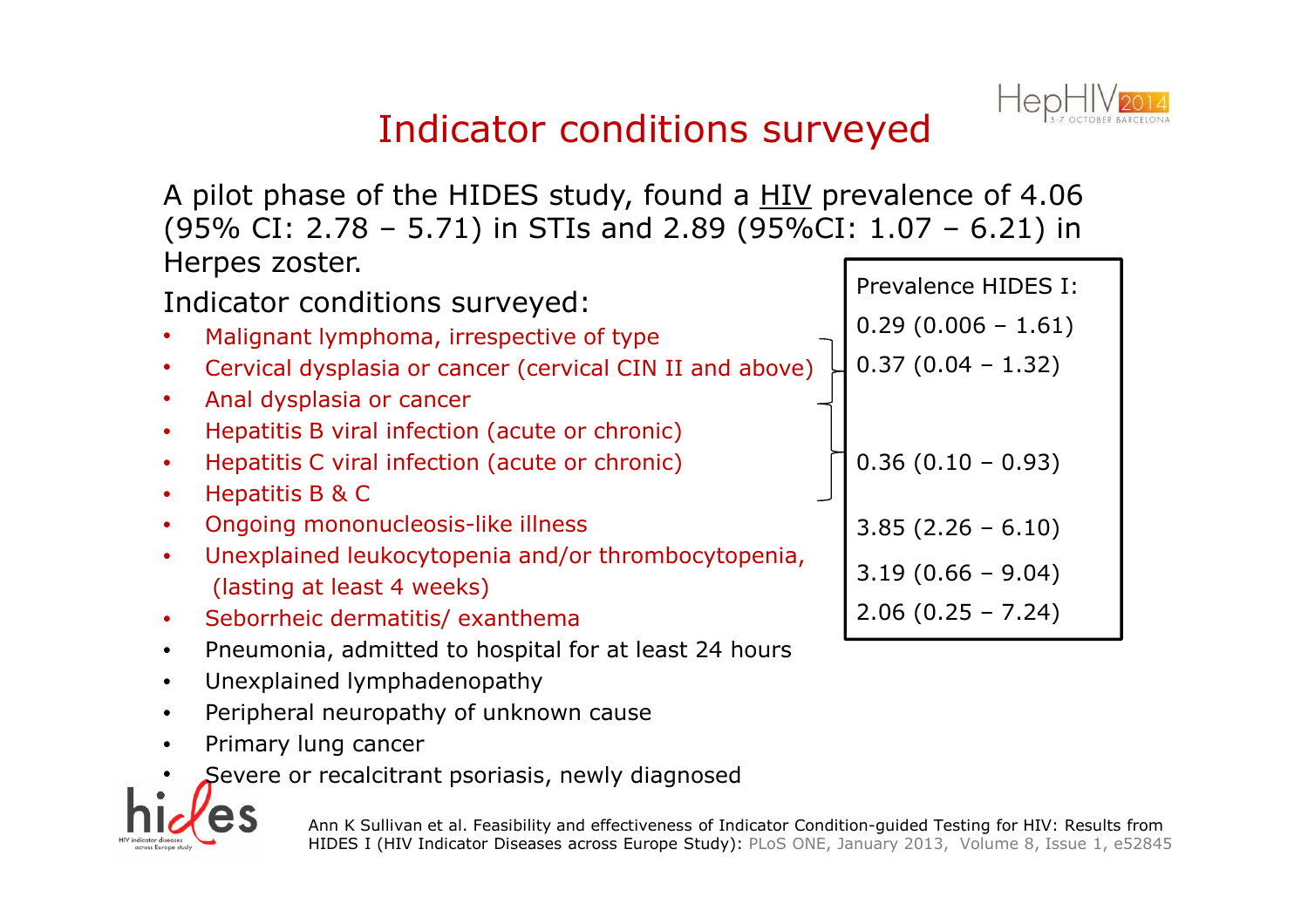# Enrolment



- • 10139 patients were enrolled; of unknown HIV status and presenting for care with one of the surveyed conditions in one of the clinics.
- • Excluded participants: 98 due to missing data; 569 due to age criteria <18 or >65, **N=9471** (93.4% of original)
- •42 clinics participated in 20 countries across 4 regions of Europe
- A total of 150 surveys were performed, 66/150 in 4 top recruiting conditions:•



No of patients: 280 350 703 3543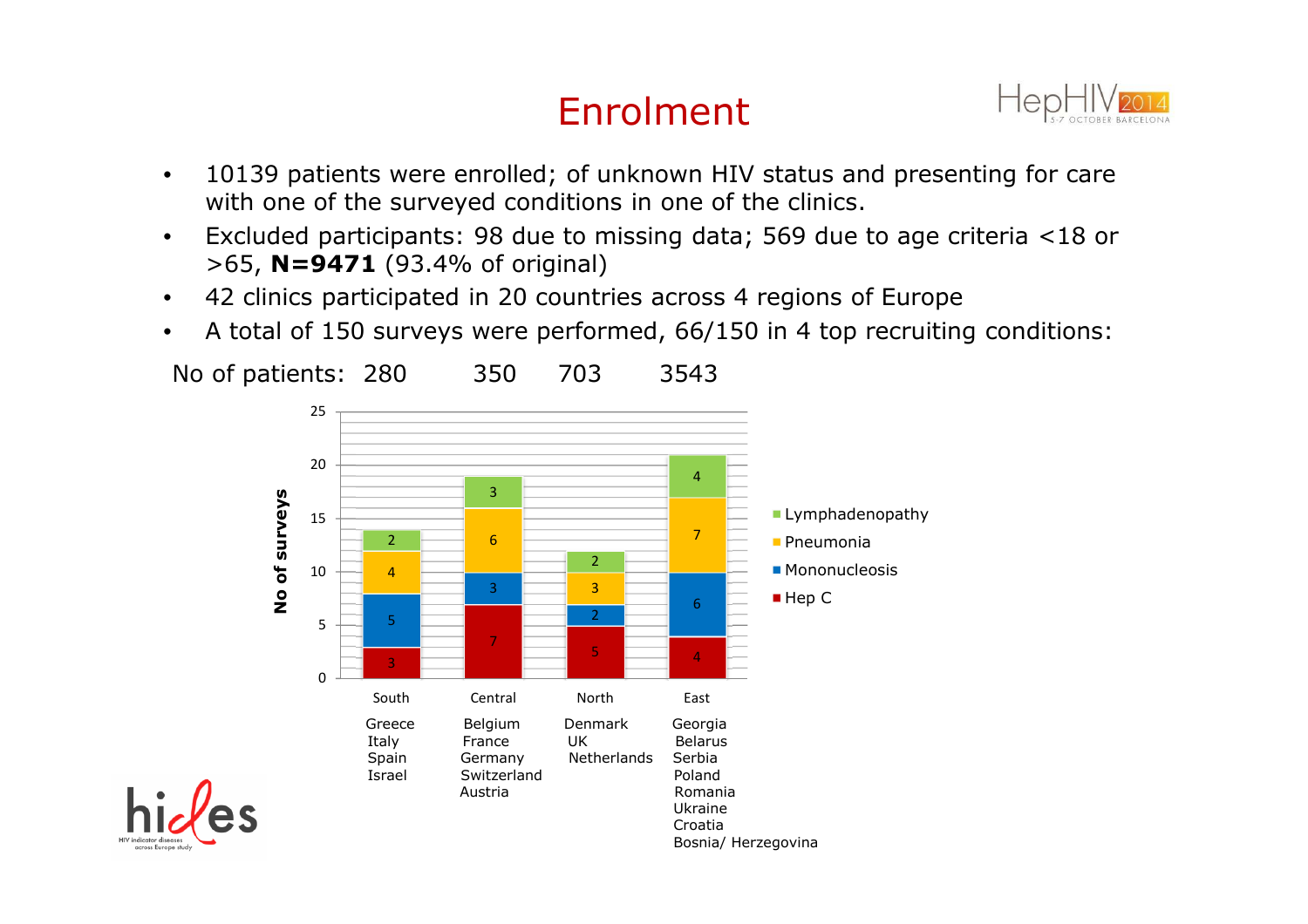

#### Characteristics of participants

|                 |            | All    |                | South  |                 | Central |               | North  |                | East   |                 | P        |
|-----------------|------------|--------|----------------|--------|-----------------|---------|---------------|--------|----------------|--------|-----------------|----------|
|                 |            | N      | %              | N      | %               | N       | %             | N      | %              | N      | %               |          |
| All             |            | 9471   | 100            | 500    | 5.3             | 942     | 10.0          | 2297   | 24.3           | 5732   | 60.5            |          |
| Gender          | Male       | 5119   | 54.1           | 266    | 53.2            | 558     | 59.2          | 1166   | 50.8           | 3129   | 54.6            | < 0.0001 |
|                 | Female     | 4352   | 45.9           | 234    | 46.8            | 384     | 40.8          | 1131   | 49.2           | 2603   | 45.4            |          |
| Ethnicity       | Caucasian  | 8200   | 86.6           | 405    | 81.0            | 634     | 67.3          | 1464   | 63.7           | 5597   | 99.4            | < 0.0001 |
|                 | Asian      | 296    | 3.1            | 12     | 2.4             | 18      | 1.9           | 254    | 11.1           | 12     | 0.2             |          |
|                 | African    | 262    | 2.8            | 7      | 1.4             | 82      | 8.7           | 172    | 7.5            | 1      | 0.0             |          |
|                 | Unknown    | 713    | 7.5            | 76     | 15.2            | 208     | 22.1          | 407    | 17.7           | 22     | 0.4             |          |
| Previous        | Yes        | 1373   | 14.5           | 79     | 15.8            | 290     | 30.8          | 488    | 21.3           | 516    | 9.0             | < 0.0001 |
| <b>HIV</b> test | No         | 5991   | 63.3           | 352    | 70.4            | 283     | 30.0          | 807    | 55.1           | 4549   | 79.4            |          |
|                 | Unknown    | 2107   | 22.3           | 69     | 13.8            | 369     | 39.2          | 1002   | 43.6           | 667    | 11.6            |          |
| <b>Setting</b>  | Outpatient | 4500   | 47.5           | 180    | 36.0            | 430     | 45.7          | 1811   | 78.8           | 2079   | 36.3            | < 0.0001 |
|                 | In patient | 3564   | 37.6           | 232    | 46.4            | 232     | 24.6          | 414    | 18.0           | 2686   | 46.9            |          |
|                 | Prim. care | 270    | 2.9            | 72     | 14.4            | 134     | 14.2          | 64     | 2.8            | 0      | $\mathbf 0$     |          |
|                 | Unknown    | 1137   | 12.0           | 16     | 3.2             | 146     | 15.5          | 8      | 0.4            | 967    | 16.9            |          |
|                 |            | Median | <b>IQR</b>     | Median | <b>IQR</b>      | Median  | <b>IQR</b>    | Median | IQR            | Median | <b>IQR</b>      |          |
| Age             | Years      | 37     | $29 - 49$      | 41     | $30 - 52$       | 42      | $32 - 52$     | 41     | $31 - 54$      | 35     | $27 - 46$       | < 0.0001 |
| Date            | Mm/yy      | 5/13   | $1/13 - 11/13$ | 4/13   | $10/12 - 10/13$ | 7/13    | $2/13 - 1/14$ | 7/13   | $2/13 - 12/13$ | 4/13   | $12/12 - 10/13$ | < 0.0001 |

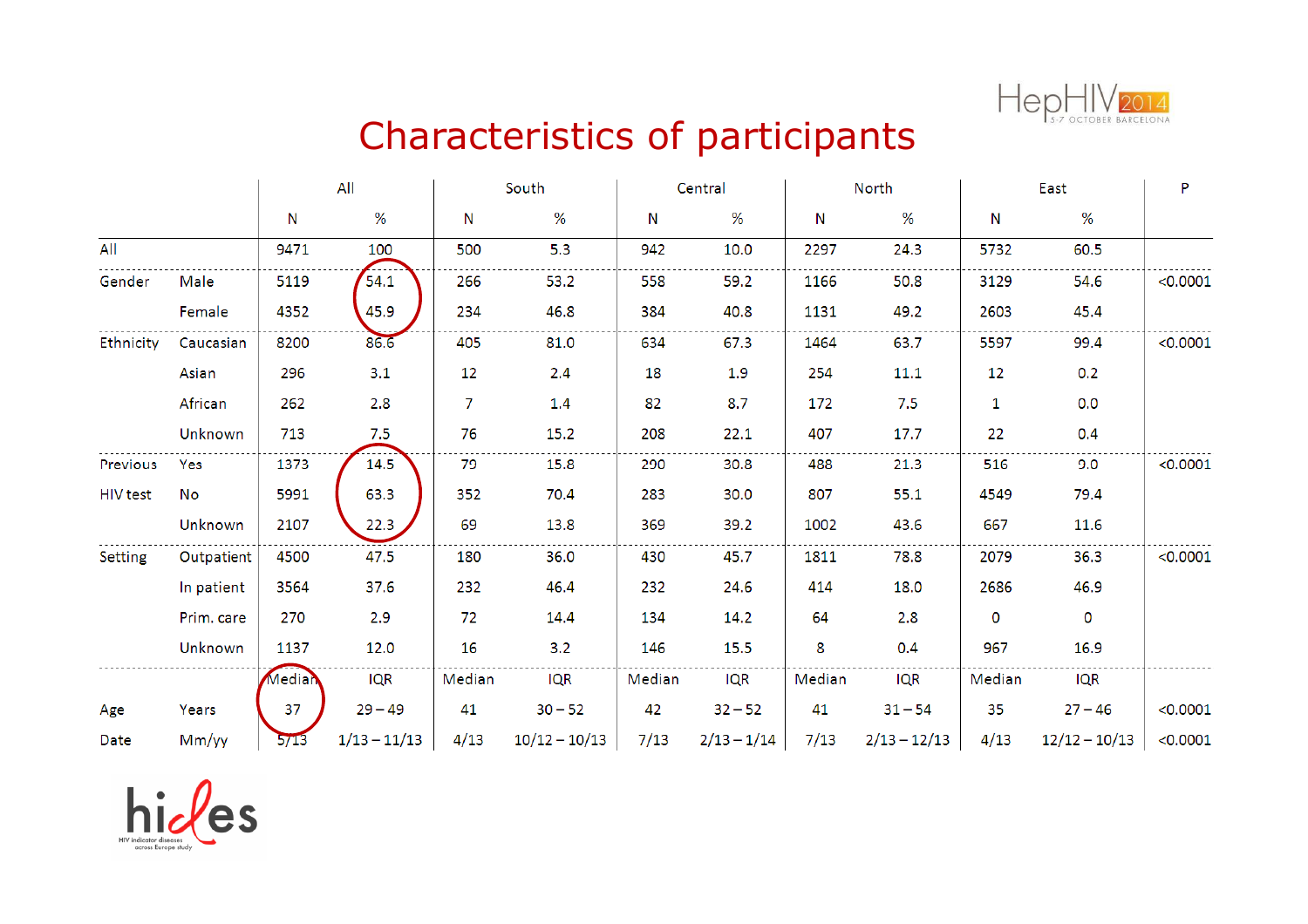

## HIV Prevalence in the indicator conditions

Overall prevalence: 2.5: 95% CI 2.2 -2.8

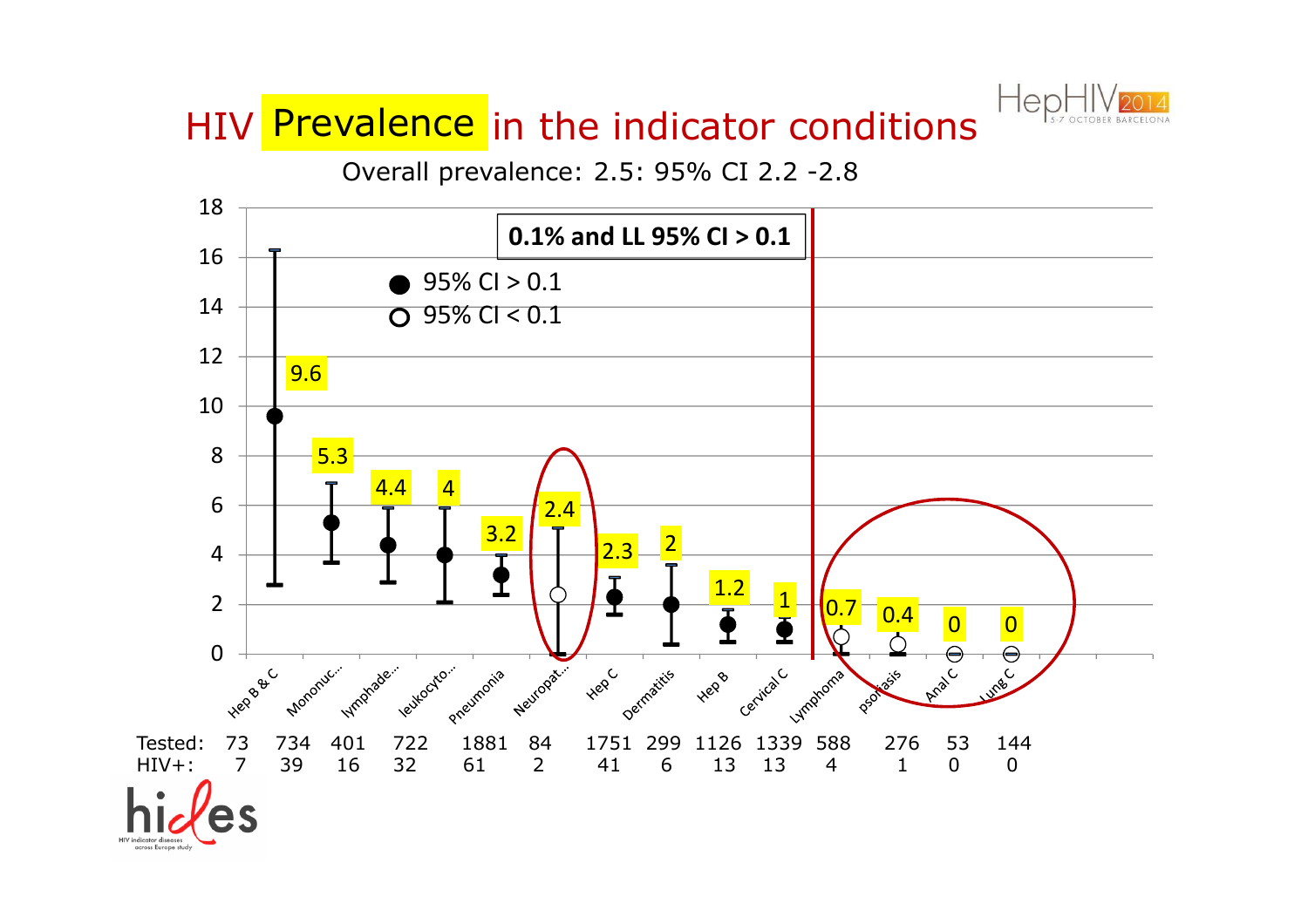

### Comparison of HIV positivity rate East vs West

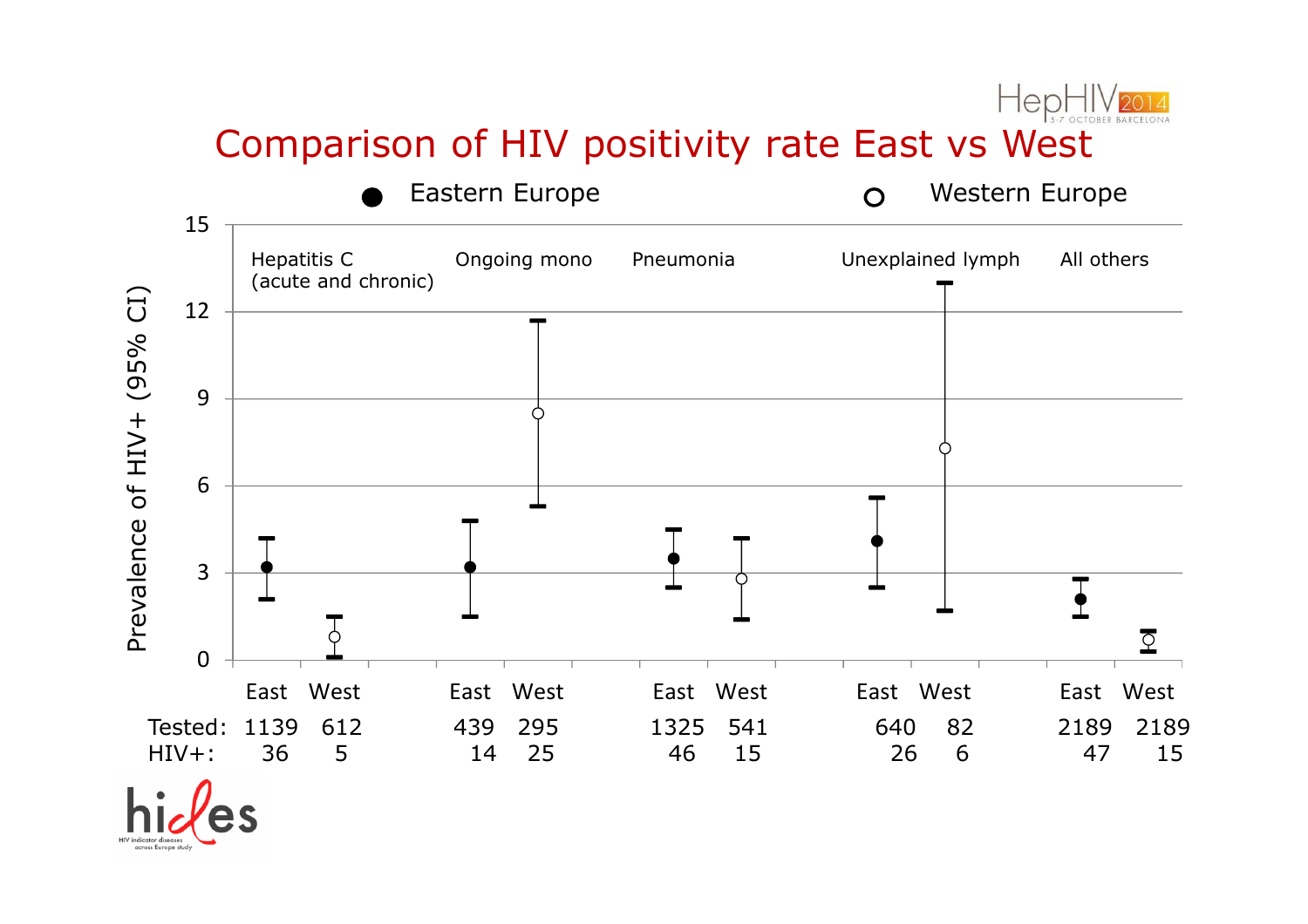# Odds of testing HIV+A comparison of the indicator conditions





Europe, setting, age, date, and number from centre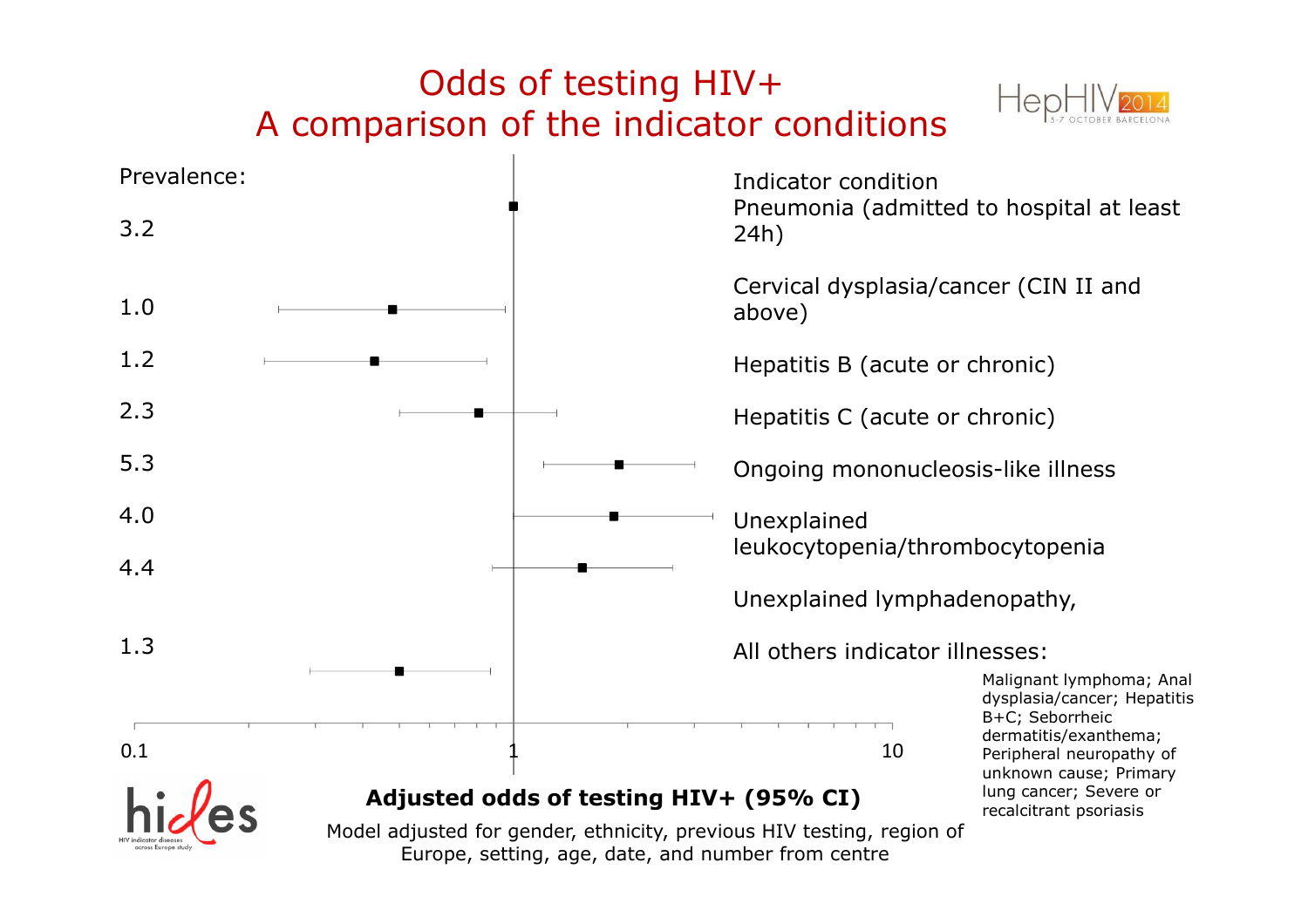#### Odds of being a late presenterCD4<350/mm³ N=148, 68.5%



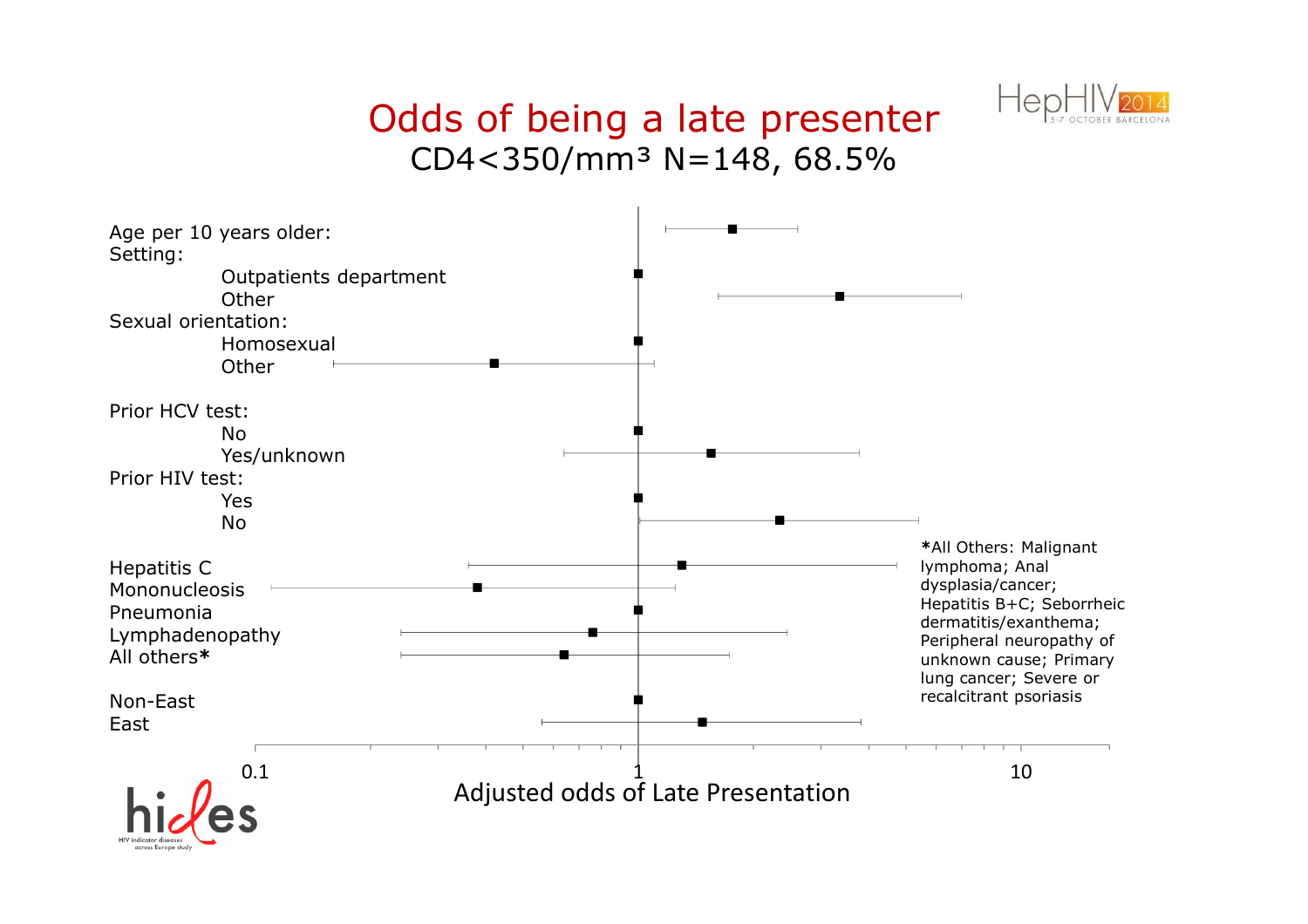

### **Conclusions**

- Cost effectiveness was established for HIV testing at presentation in 9 conditions in which an HIV prevalence of  $> 0.1\%$ was demonstrated.
- For the remaining conditions relatively low numbers of patients<br>were tested and there were few events as a consequence we were tested and there were few events. As a consequence we cannot conclude that HIV prevalence is less than 0.1% in these conditions until enrolment targets are met.
- As infectious mononucleosis-like presentation can mimic acute HIV sero-conversion and has the highest positivity rate of 5.3%, this IC in particular affords opportunities for earlier diagnosis.

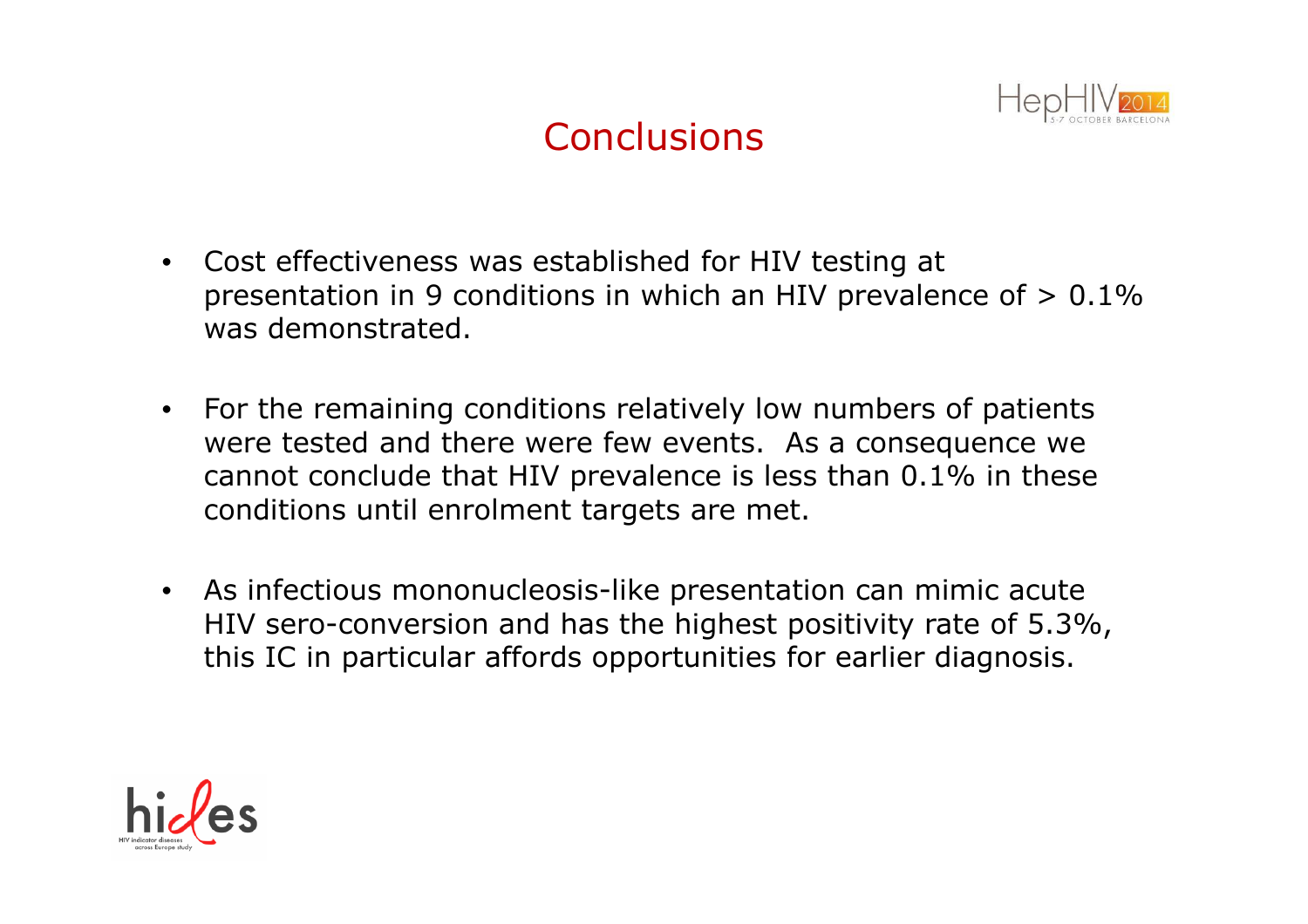

### Achievements

- Some sites have implemented routine HIV testing in their clinics for the conditions they tested during the HIDES II survey, after experiencing the benefits of doing the survey.
- Some sites have successfully advocated for implementation of the HIV indicator conditions into their National HIV testing guidelines based on their experience in the HIDES study.
- The HIDES I article and the guidelines on Indicator Condition Guided HIV testing have been translated into Spanish, Polish and Georgian.

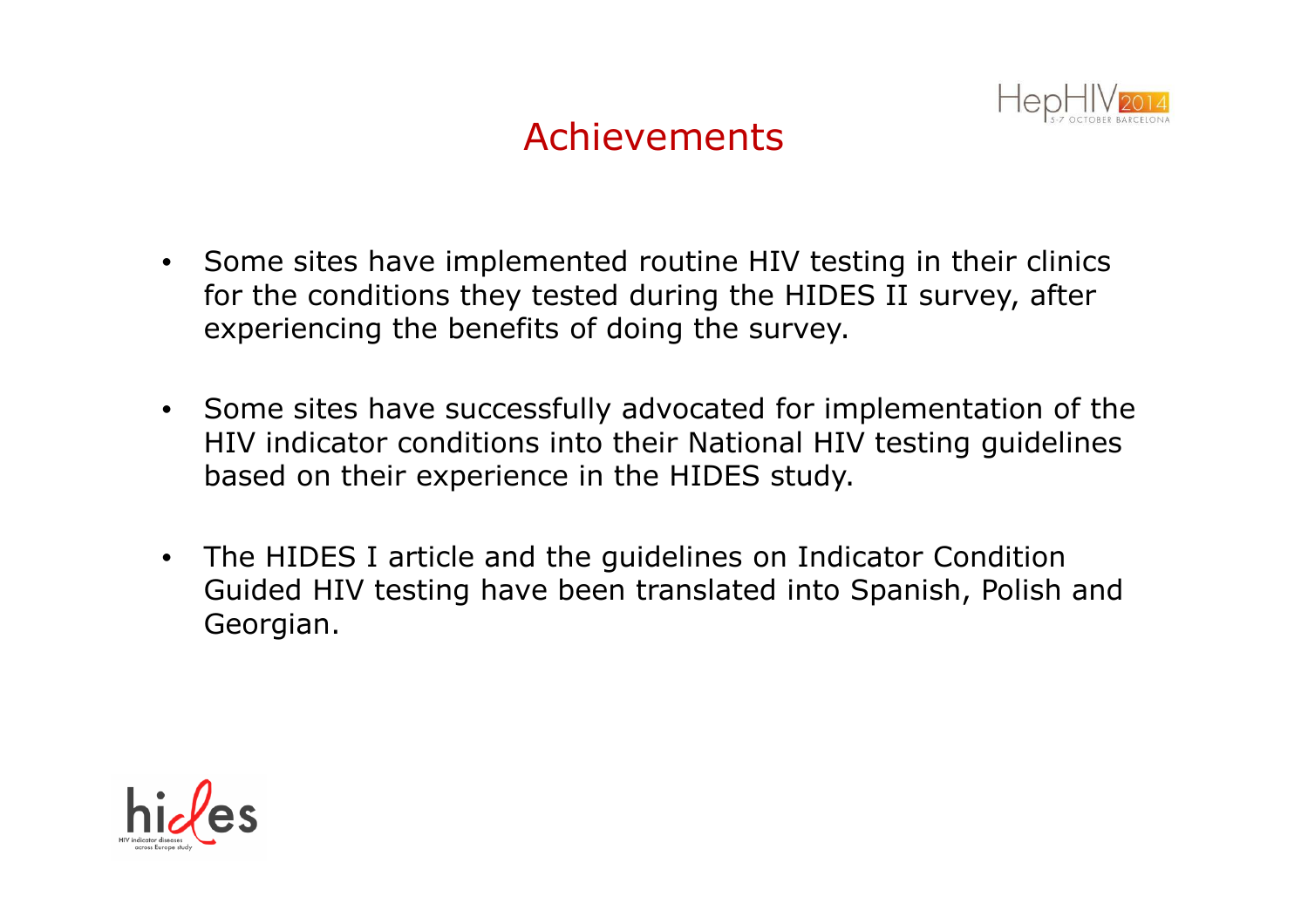

#### Recommendations and what is next?

- The conditions with a proven HIV prevalence of >0.1% should be adopted into HIV testing and IC specialty guidelines on both national and European level
- Further work is required to expand the list and support implementation of IC driven HIV testing
- Audits of testing performance in confirmed IC should be performed to evaluate the level of implementation
- An extension of the survey in mononucleosis-like illness will continue to enrol participants until end of June 2015
- An EU funded project on "Optimising Testing and Linkage to Care for HIV across Europe" – OptTEST - will build on and develop tools for the<br>implementation of IC quided testing implementation of IC guided testing